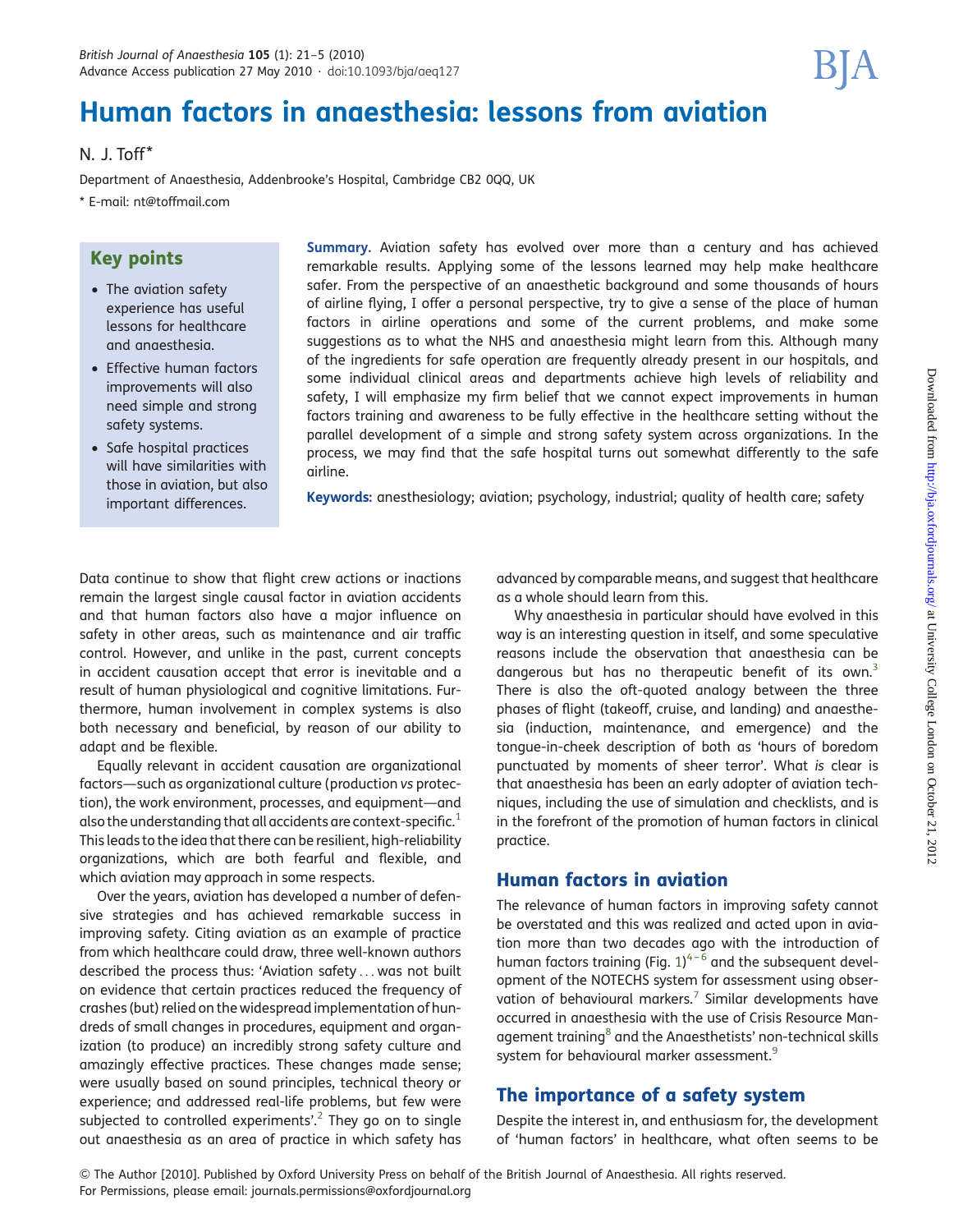<span id="page-1-0"></span>

Fig 1 Human factors training in aviation.

overlooked when using aviation as an example is that aviation and most other high-reliability organizations achieve results through a systematic approach to safety. Without this, the effectiveness of human factors training and awareness would necessarily be limited.

At the organizational level, this takes the form of a Safety Management System (SMS), which most airlines already implement and which is currently in the process of becoming mandatory for all commercial air operators.<sup>[10 11](#page-4-0)</sup> The features of an SMS are very similar to those of clinical governance, but with the crucial addition of the requirement for an organizational manual (Fig. 2).

At the operational and individual level, this results in safety practices that are, increasingly, already present or are appearing in clinical settings (Fig. 3). However, if safer

Safety policy

- Senior management accountable for safety
- Hazard identification and Risk management
- Organization manual
- Trained and competent personnel
- Reporting system
- Compliance monitoring system

Fig 2 Features of an SMS.

- Training, testing, licensing, revalidation
- Standard operating procedures
- **Briefings**
- Checklists and other aids
- **Automation**
- Non-normal strategies
- Fatigue risk management system (FRMS)
- Fatigue awareness and countermeasures training (FACT)
- CRM—cognitive and team-working skills

Fig 3 Aviation safety practices at the operational level.

healthcare is to be achieved and sustained, these will have to be underpinned by systematic reform across organizations to make safety integral to processes within medicine.

#### Standard operating procedures

These are formal processes, essential in aviation in allowing the formation of ad hoc teams, implementing best practice, and permitting monitoring, learning, and sanction. Although we may not always agree with them, they are generally welcomed by pilots as they serve to make life easier and also safer.

Although there is a fair amount of discussion of standard operating procedures (SOPs) in medical settings, particularly in the operating theatre, there seems to be a certain amount of reluctance to embrace them in practice, perhaps caused by a fear of being constrained in exercising clinical judgement and practical techniques.

What may not be realized is that, in the current mix of tradition, guidelines and protocols, 'best practice', 'private' routines, and several acceptable options, SOPs are already present. However, they are rarely developed, formalized, or made explicit to the degree that they are in aviation, and we still, unfortunately, read of avoidable accidents where failure to follow accepted practice is a feature.

Frequently, when processes are formalized, even those initially most sceptical, resistant, or uncomfortable, are appreciating unexpected benefits. This has occurred, for instance, when the introduction of preoperative briefings has resulted in reports of a better atmosphere in theatre, with staff feeling included and empowered, lists running more smoothly, and problems being anticipated earlier resulting in fewer interruptions and delays. Similar effects have been found when care packages or targeted initiatives have been applied in selected areas (such as preventing central line infections), when unfailing and close adherence to a standard procedure has resulted in significant improvements in outcome.<sup>[12](#page-4-0)</sup>

Finally, SOPs are not immutable—they are servants, not masters. They can be developed and changed and can also be overridden when justifiable circumstances dictate.

### The role of the operations manual and checklists

One important means of implementation and expression of the components of the safety system in aviation is the Airline Operations Manual (AOM).

This incorporates not only the SOPs but also a wealth of information and guidance in an up-to-date, accessible, and highly structured format. Although pilots are not expected to know and remember everything contained in the AOM, they should be able to rapidly retrieve any required information.

For ease of distribution, access, and revision, the AOM is nowadays usually published electronically and can be made available on physical media or on a company intranet. It will be revised periodically and, for urgent updates between revisions, supplemented by regular 'crew notices'. Although the AOM is the formal source of operational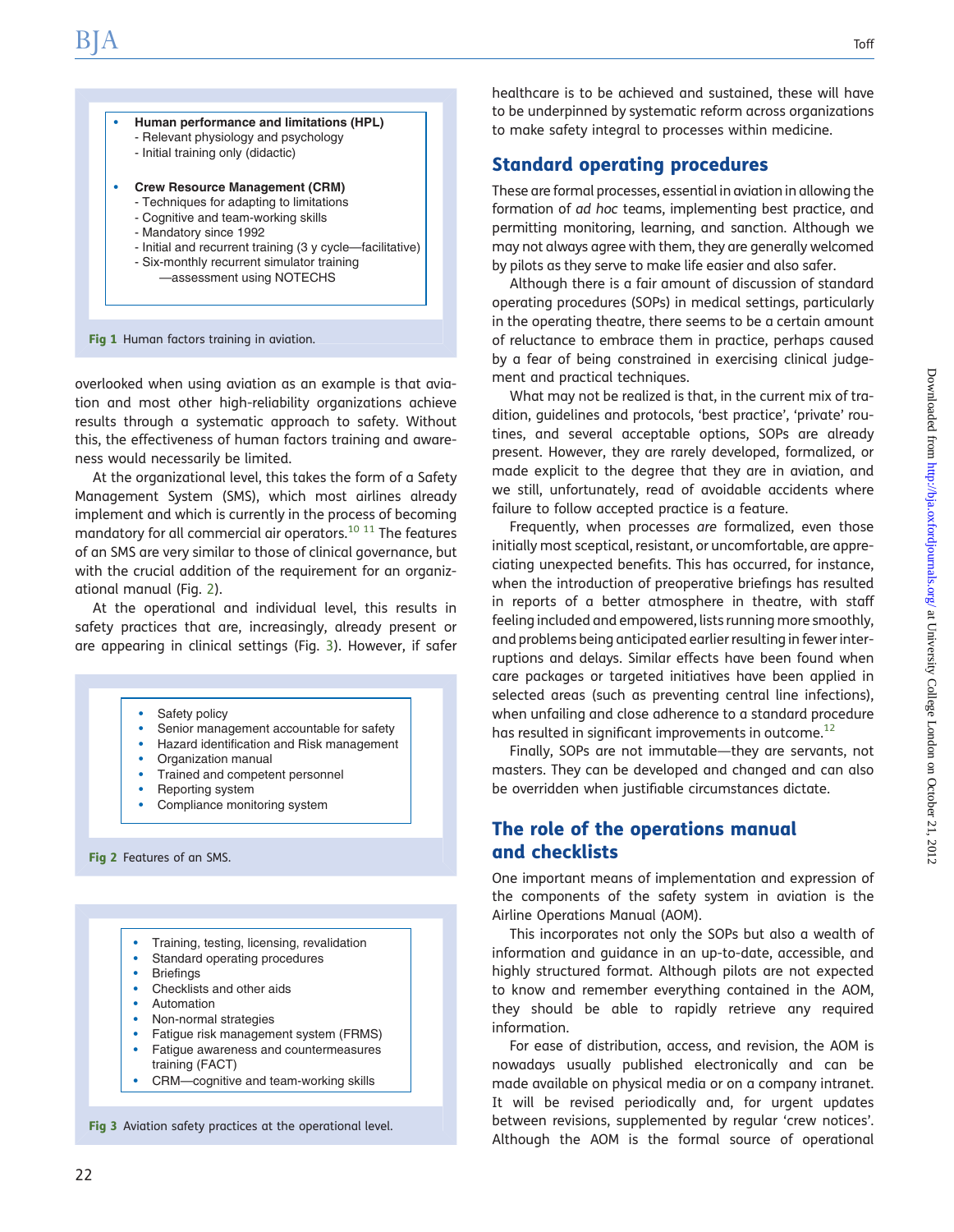#### • A single, accessible, up-to-date reference

- Defines authority, accountability, and responsibility
- Incorporates Department of Health,
- College and governance requirements
- Standard procedures made explicit
- Origin of derived tools—e.g. checklists
- Allows learning and (rapid) implementation of change
- Facilitates monitoring and sanction

Fig 4 Features and benefits of a hospital operations manual.

information, newsletters, flight safety magazines, training presentations, and, of course, recurrent simulator and line training are all used to augment and reinforce knowledge.

I have suggested elsewhere that a Trust-wide operations manual would be an important tool in implementing systema-tic improvement in patient safety within the NHS (Fig. [4\)](#page-1-0).<sup>[13](#page-4-0)</sup>

The AOM also gives rise to checklists, both normal and abnormal (emergency), which are reproduced in easily accessible form for use in the flight deck. Unlike the way in which checklists are being used in some medical settings, checklists used by pilots are never ticked, signed, or directly audited they are simply tools used to assist pilots to correctly complete and verify procedures. However, aviation engineering checklists, which are used for process control and audit, are frequently of the tick-box type.

The normal checklists may seem surprisingly brief and are presented on a laminated card. Abnormal and emergency checklists are usually found in a tab-indexed booklet, the Quick Reference Handbook (QRH). In addition to the checklist items, there is also sometimes a brief explanation of the reasons for actions, in order to aid situational awareness. A few checklists, for situations where immediate vital actions are required (such as decompression), also contain some items to be completed from memory.

The concept of a QRH could be readily and usefully applied in anaesthesia. $14$  Rather than such information being available in notices stuck to the wall or cupboard doors or in diverse folders, a copy of a universal QRH might be present in each anaesthetic room or theatre. It would contain emergency drills for a variety of situations, presented in a standardized and practical format, perhaps with some memory items and a little explanation, as in the aviation version. Additionally, there could be some generic checklists—for example, for unexplained hypotension—and selected physiological and physical data. It would of course require trial and careful evaluation to ensure that it became a useful and effective tool.

## Human factors and current problems in flight safety

One of the great achievements of aviation has been the development of comprehensive reporting and learning systems. Although their effectiveness may be limited to a variable degree by the perceived presence or absence of a 'just culture', these provide large amounts of flight safety data, which is supplemented by monitoring and recording of flight parameters.

As a result, flight safety is continually monitored and re-evaluated not only at a local level, but also nationally and internationally and is currently undergoing some degree of re-examination, prompted in part by the fact that the fatal accident rate which, although very low (at about 35 per year worldwide), appears to have stopped decreasing year-on-year.<sup>[15](#page-4-0)</sup>

Worrying trends include:

- † disregard of or failure to follow SOPs;
- loss of control and flight handling errors;
- lack of position awareness;
- poor judgement;
- lack of faith in a 'just culture', resulting in less effective reporting and learning.

Clearly, human factors issues are prominent here, and these, and other areas of concern, are among problems being addressed in a worldwide initiative to improve air transport safety. In Europe, this takes the form of the European Strategic Safety Initiative, a 10 yr programme focusing on 18 areas of concern for commercial aviation, including Safety Management Systems and Safety Culture.<sup>[16](#page-4-0)</sup>

## A personal perspective

Some personal observations may help illustrate not only the similarities but also the differences between the perspective of the anaesthetist in theatre and the airline pilot, and (hopefully) highlight the importance of good interpersonal and cognitive skills in aviation.

For the pilot, although there can be great views and often interesting sights or phenomena to observe, as in anaesthesia, the hours are often long and the role both technical and demanding, but with an additional degree of isolation. Unlike in theatre, there are limited opportunities to get up and walk around, receive visitors, and make phone calls, and although it is often not appreciated, an important function of the cabin crew is to make regular checks on pilots' wellbeing and ensure that they are kept well hydrated.

As a pilot, you are literally, and also metaphorically, at the sharp end. In the event of an accident, you will be the first to arrive and be very personally involved, and there is no doubt that this knowledge permeates everything one does.

Furthermore, although it might seem easier to work with a reliable and understandable machine rather than an alarming and unpredictable patient, this can be a misperception. First, we are working in a complex and changing environment of machines, people, airspace, weather, and operational requirements. The technology is highly reliable but can go wrong and, when it does, the complexity of the situation can escalate very rapidly. Design, documentation, and training, although comprehensive, primarily take account of predicted failure scenarios. However, as some accidents regularly remind us, it is not that uncommon for failures to occur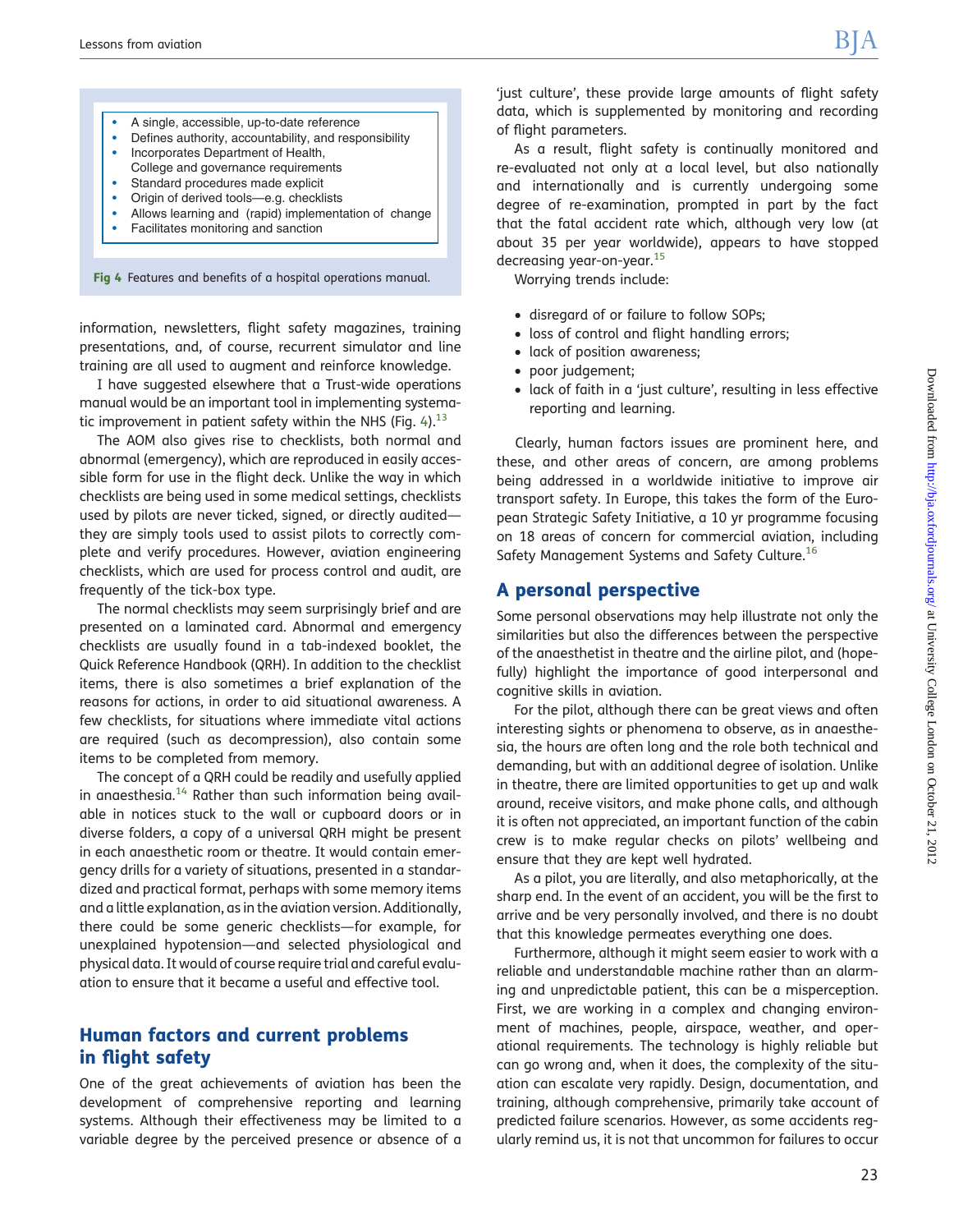in new or unexpected ways and, on these occasions, protective technology and automation sometimes compound the situation.

In this environment, two heads are better than one and indeed you never 'do a list on your own'. There is always someone to share a problem with, but it is an unusual relationship. Most of the time it works well—even with someone you have not met before; the SOPs are effective in taking care of the technical aspects of co-operation. Nevertheless, however well you get on, you are trapped with this person for the duration of the flight and this can be quite challenging.

Occasionally, you may find yourself with someone inexperienced, with attitude problems, having a bad day or just plain difficult to get on with. Non-technical skills become particularly important and it helps to remember that good CRM is defined as making best use of all available resources. Your colleague is indeed a resource, and your life and that of everyone on board may depend on him or her. Therefore, it is in everyone's interests that you leave your ego behind and get the best out of them. Similar considerations apply to the relationship with the cabin crew, who also have a quite different culture to the flight deck (and it is clearly tempting, at this point, to draw an analogy between this and the differing cultures and perspectives of medical and nursing staff).

Thus, contrary to the perception of the captain as primarily a skilled and experienced pilot, his or her role and ability as a manager is of equal, if not greater, importance—both a manger of people who is able to make everyone feel welcome, valued, and empowered to speak up, and a strategic thinker and leader who is always aware of the big picture.

#### More and better training is required

Although aviation training in human factors, as described above, may seem very comprehensive compared with medical practice, ongoing training in this area does vary in depth and quality and with the culture of each organization. Non-technical skills are assessed in the simulator and 'on the line' and there is widespread acceptance among crew and (even) management of the importance of CRM. However, in general, there is probably insufficient ongoing formal training and practice in further developing individual skills so that it is even possible that some airlines could be bettered in this respect by anaesthetic departments where Crisis Resource Management training is well advanced.

It has been suggested that the main requirement to address current problems in flight safety is better training and mitigation of factors such as stress and fatique.<sup>15</sup> Cost is clearly an issue, but a number of changes are currently taking place. One has been the introduction, in the USA, of the Airline Safety and Pilot Training Improvement Act  $2009$ .<sup>[17](#page-4-0)</sup> Another is a change in current training practice underway in some airlines. Known as ATQP (Alternative Training and Qualification Programme), this augments a fixed recurrent training syllabus with training more focused on the individual company's needs, as determined by flight data monitoring and safety reports.

Another positive development is the more widespread use of training based on threat and error management (TEM) techniques. The TEM model was first developed as a tool for line operational safety audit (LOSA), where expert observers collect data on threats, crew behaviours, and outcomes during routine flights. This can then used to guide organizational strategy/CRM training.<sup>18</sup>

#### Are SOPs fit for human consumption?

The use of SOPs may bring issues around autonomy. LOSA has shown that violations—that is, deliberate failure to follow SOPs—are relatively common but are usually inconsequential<sup>19</sup> and can even, on occasion, be the stimulus for beneficial change.

Possible reasons for violations include interesting beha-viours such as risk compensation<sup>[20](#page-4-0)</sup> and system migration to boundaries, $^{21}$  $^{21}$  $^{21}$  but for a fuller discussion, see Reason. $^{22}$  $^{22}$  $^{22}$ Pilots may be seen as subject to conflicting demands: on the one hand, they are required to operate in a formalized way, surrendering some autonomy in the process, yet at the same time—and especially when things go wrong they are required to be knowledgeable, innovative, and flexible. Most pilots seem to accommodate this dichotomy, regarding their ability to do so as a mark of their professionalism. If a more formalized healthcare system is needed to improve patient safety, clinicians may increasingly be required to do the same. $^{23}$  $^{23}$  $^{23}$  In the meantime, it will be interesting to see whether aviation or other industries come up with any other solutions or whether systems based on rulebased behaviours will always suffer from this weakness.

#### Dealing with loss of control

In aviation, loss of control can occur both literally and metaphorically when unusual or stressful situations occur. Our reaction to such events may be seen as a mixture of technical and non-technical responses, which are mostly under our conscious control. However, to this must be added our emotional and physiological responses, which are largely involuntary but always present and much harder to deal with. These responses are rarely discussed or specifically trained for, yet are capable of severely disabling our ability to think and act correctly. $24$ 

Most of the time, we avoid or successfully mitigate such situations using a combination of experience and training, together with procedures, checklists, and other props; the most experienced practitioners rarely find themselves in difficulty. However, should their strategies fail, even they may discover themselves to be no better equipped than new trainees. Furthermore, although the arrival of a colleague to assist in the event of difficulty in theatre or in the anaesthetic room is not an uncommon scenario and often helps, it has also been known to fail to ameliorate or even compound the situation.

Training reduces stress by providing practice and familiarization with specific situations. Perhaps it would also be